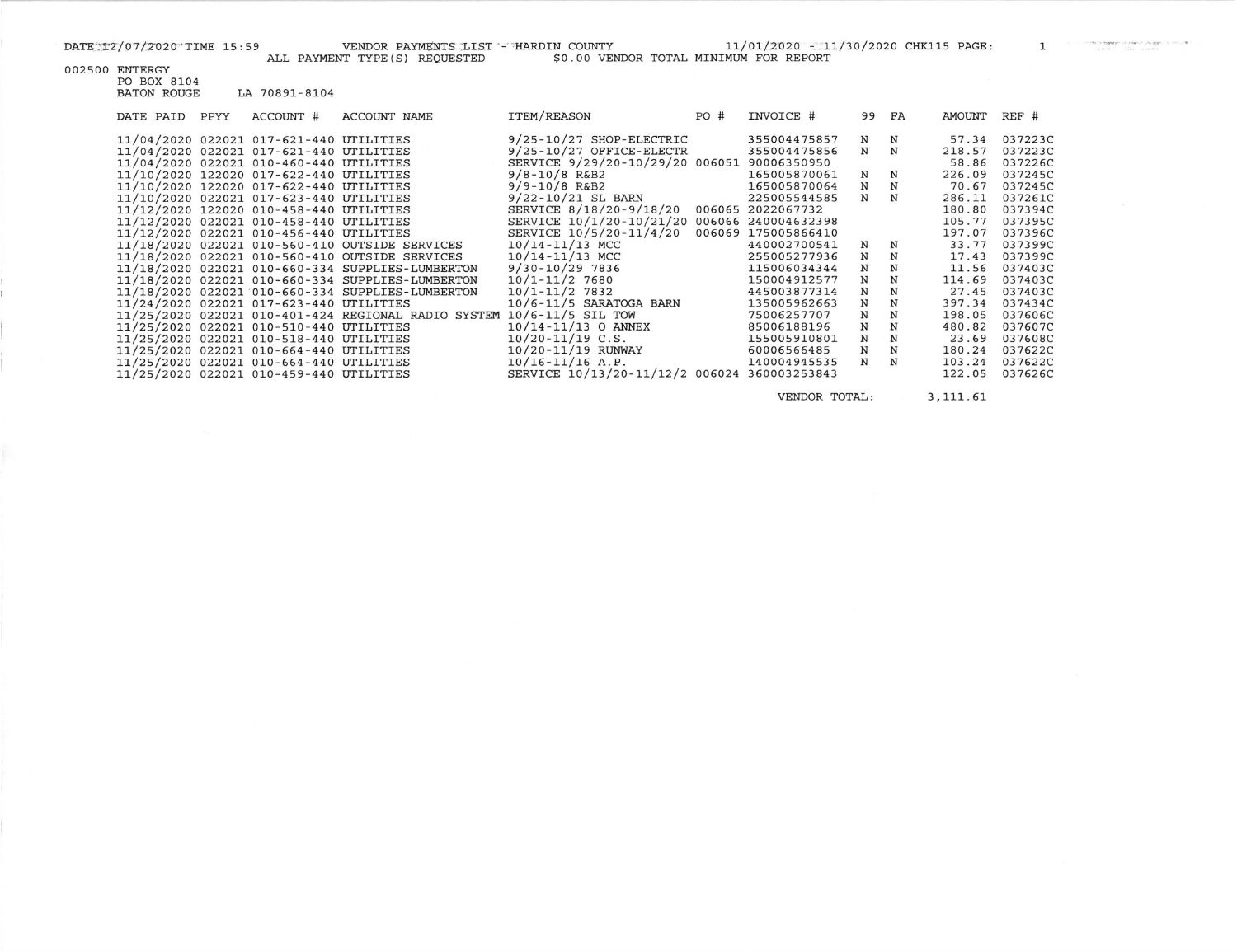000300 CITY OF KOUNTZE<br>P O BOX 188<br>KOUNTZE TX 77625

 $-$ 

|  | DATE PAID | PPYY | ACCOUNT #                                                                                                                                                                                                                                                                                                 | ACCOUNT NAME | ITEM/REASON                                                                                                                                         | PO# | INVOICE #                                                                                                    | 99 FA                           |                                                    | AMOUNT                                                               | $REF$ #                                                                   |
|--|-----------|------|-----------------------------------------------------------------------------------------------------------------------------------------------------------------------------------------------------------------------------------------------------------------------------------------------------------|--------------|-----------------------------------------------------------------------------------------------------------------------------------------------------|-----|--------------------------------------------------------------------------------------------------------------|---------------------------------|----------------------------------------------------|----------------------------------------------------------------------|---------------------------------------------------------------------------|
|  |           |      | 11/25/2020 022021 017-622-440 UTILITIES<br>11/25/2020 022021 010-510-440 UTILITIES<br>11/25/2020 022021 010-510-440 UTILITIES<br>11/25/2020 022021 010-510-440 UTILITIES<br>11/25/2020 022021 595-501-440 UTILITIES<br>11/25/2020 022021 010-510-440 UTILITIES<br>11/25/2020 022021 010-510-440 UTILITIES |              | $10/6 - 11/5$ R&B2<br>$10/6 - 11/5 C/H$<br>$10/6 - 11/5$ O ANNEX<br>$10/5 - 11/3$ ANNEX<br>10/5-11/3 WIC<br>$10/6 - 11/5$ JAIL<br>10/5-11/3 CROCKER |     | 03003401-110<br>05011401-110<br>05010502-110<br>04006421-110<br>04006421-110<br>05011451-110<br>04006304-110 | N<br>N<br>N<br>N<br>N<br>N<br>N | $_{\rm N}$<br>$\mathbf N$<br>N<br>N<br>N<br>N<br>N | 209.73<br>1,838.18<br>245.88<br>256.98<br>14.96<br>3,853.08<br>89.89 | 037605C<br>037613C<br>037613C<br>037613C<br>037613C<br>037613C<br>037613C |
|  |           |      |                                                                                                                                                                                                                                                                                                           |              | VENDOR TOTAL:                                                                                                                                       |     |                                                                                                              | 6,508.70                        |                                                    |                                                                      |                                                                           |